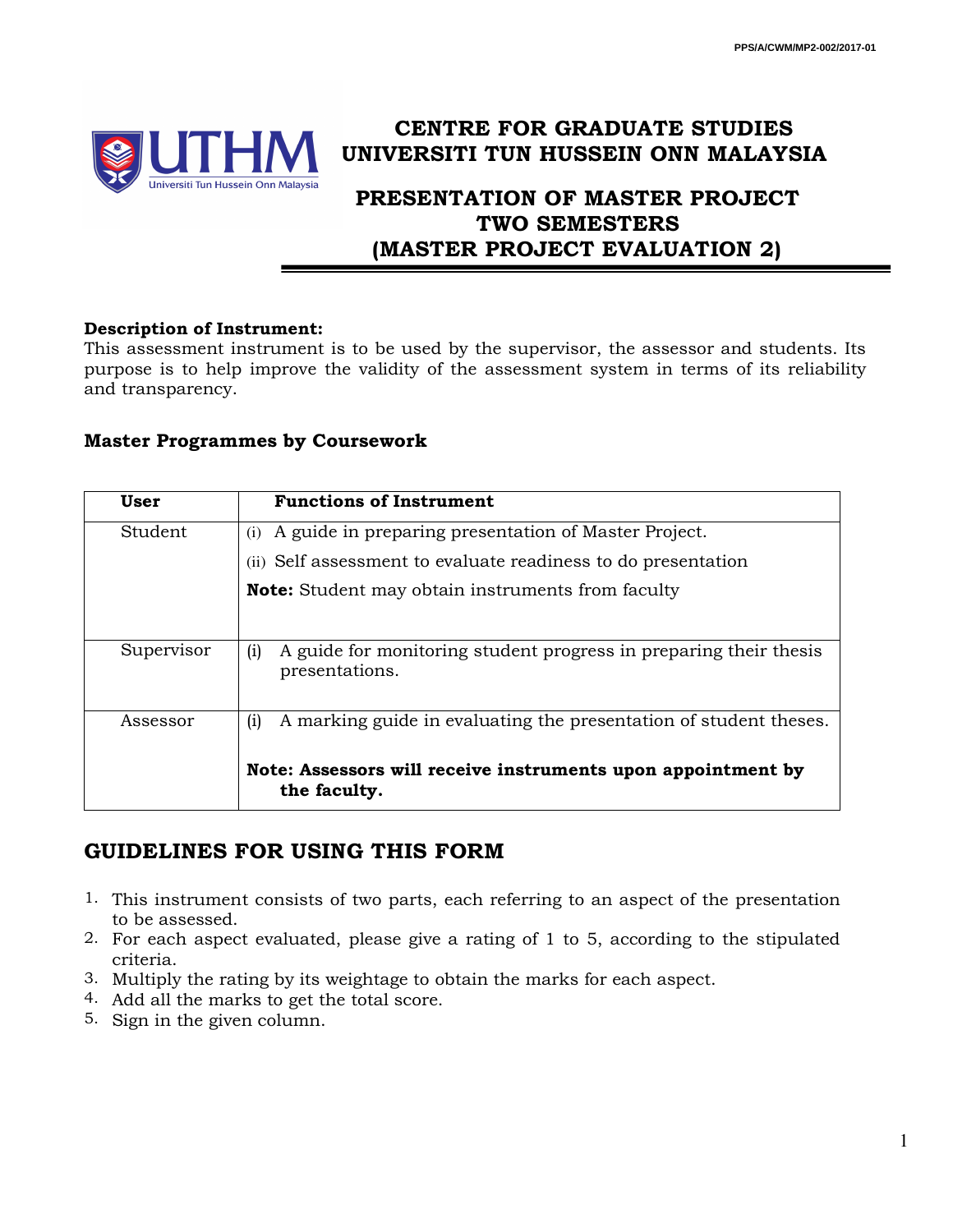## **PRESENTATION OF MASTER PROJECT TWO SEMESTERS (MASTER PROJECT EVALUATION 2)**

| Matric No. |  |
|------------|--|
| Faculty    |  |
|            |  |
|            |  |
|            |  |

#### **1.0 PRESENTATION (50%)**

| Criteria                                                       | Rating    |      | Weightage   Marks (Rating X)<br>Weightage) | Signature |  |
|----------------------------------------------------------------|-----------|------|--------------------------------------------|-----------|--|
| • Presentation materials are very systematic and very          | Excellent |      |                                            |           |  |
| interesting                                                    | $[5]$     | 10.0 |                                            |           |  |
| • Presentation is very solid                                   |           |      |                                            |           |  |
| • Time management is very good                                 |           |      |                                            |           |  |
|                                                                |           |      |                                            |           |  |
| • Presentation materials are <b>systematic</b> and interesting | Good      |      |                                            |           |  |
| • Presentation is <b>solid</b>                                 | $[4]$     | 10.0 |                                            |           |  |
| • Time management is good                                      |           |      |                                            |           |  |
|                                                                |           |      |                                            |           |  |
| · Presentation materials are satisfactory                      | Fair      |      |                                            |           |  |
| • Presentation is <b>satisfactory</b>                          | $[3]$     | 10.0 |                                            |           |  |
| • Time management is <b>satisfactory</b>                       |           |      |                                            |           |  |
| · Presentation materials are unsystematic                      | Poor      |      |                                            |           |  |
| • Presentation is not solid                                    | $[2]$     | 10.0 |                                            |           |  |
| • Time management is <b>poor</b>                               |           |      |                                            |           |  |
|                                                                |           |      |                                            |           |  |
| • Presentation materials are not consistent with the content   | Very Poor |      |                                            |           |  |
| • Presentation is <b>very weak</b>                             | $[1]$     | 10.0 |                                            |           |  |
| . No time management at all                                    |           |      |                                            |           |  |
|                                                                |           |      |                                            |           |  |
| <b>Comments:</b>                                               |           |      |                                            |           |  |
|                                                                |           |      |                                            |           |  |
|                                                                |           |      |                                            |           |  |
|                                                                |           |      |                                            |           |  |
|                                                                |           |      |                                            |           |  |
|                                                                |           |      |                                            |           |  |
|                                                                |           |      |                                            |           |  |
|                                                                |           |      |                                            |           |  |
|                                                                |           |      |                                            |           |  |
|                                                                |           |      |                                            |           |  |
|                                                                |           |      |                                            |           |  |
|                                                                |           |      |                                            |           |  |
|                                                                |           |      |                                            |           |  |
|                                                                |           |      |                                            |           |  |
|                                                                |           |      |                                            |           |  |
|                                                                |           |      |                                            |           |  |
|                                                                |           |      |                                            |           |  |
|                                                                |           |      |                                            |           |  |
|                                                                |           |      |                                            |           |  |
|                                                                |           |      |                                            |           |  |
|                                                                |           |      |                                            |           |  |
|                                                                |           |      |                                            |           |  |